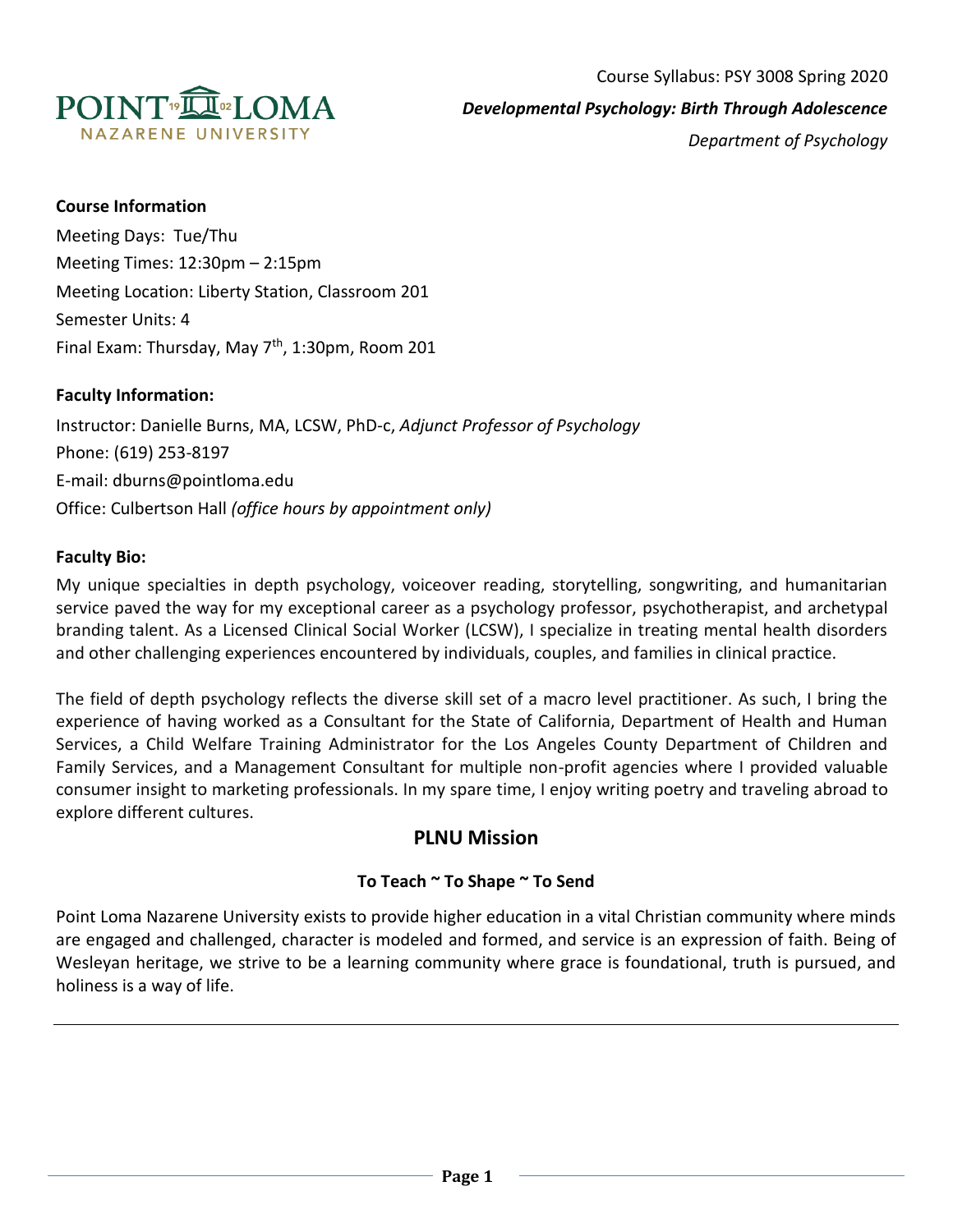Catalog Description: This course is a "systematic study of the physical, cognitive, social, emotional, and moral development of the individual from birth through adolescence."

As an important area of study, this course provides an understanding of human behavior patterns and how such patterns are influenced by inheritance and the environment from which a child grows. It also analyzes major theories of development, and provides an important basis for studying and understanding human psychology. Major research methods in developmental psychology will be discussed. Topics include physical, socio-emotional, and cognitive development. The course also examines family, school, and community practices and experiences, which shape the integrated personality of the individual.

## **COURSE LEARNING OUTCOMES**

Upon successful completion of this course, students will be able to:

## **Course Objectives**

- 1. Apply developmental psychology theories and research to real world experiences.
- 2. Evaluate the impact of physical, cognitive, psychosocial, and moral influences across the stages of development.
- 3. Compare and contrast the research methods used in developmental psychology.
- 4. Analyze the influence of family and society on development in an applied field experience.
- 5. List impacts of children's cultural diversity and recent brain research.
- 6. Present information in writing, using technology, style, and professional conventions as appropriate to the audience.

## **REQUIRED TEXTS**

Feldman, R.S. (2016). *Child Development* (7Th Ed.). Boston, MA: Pearson Education.

Perry, B. & Szalavitz, M. (2017). The Boy Who Was Raised as a Dog (3rd Ed.). New York, N.Y.: Basic Books.

## **COURSE SCHEDULE AND ASSIGNMENTS**

A combination of lecture, group discussion, and hands-on experiences will be implemented throughout the semester. You will be evaluated based on your engagement, knowledge, and ability to apply the material to real world situations. Lectures will highlight selected topics from the required readings and more recent developments in the field. Class discussions are intended to clarify concepts and enhance student learning. Students are responsible for all required readings, whether or not discussed in class. The readings and lectures will be the primary sources of information for quizzes, exams, and papers. Quizzes are completed online and the lowest of 3 quiz scores will be dropped. Exams will consist of multiple choice, fill in the blank questions, and essay questions. The final exam will be comprehensive, but at least 20% of the questions will come from the midterm exam.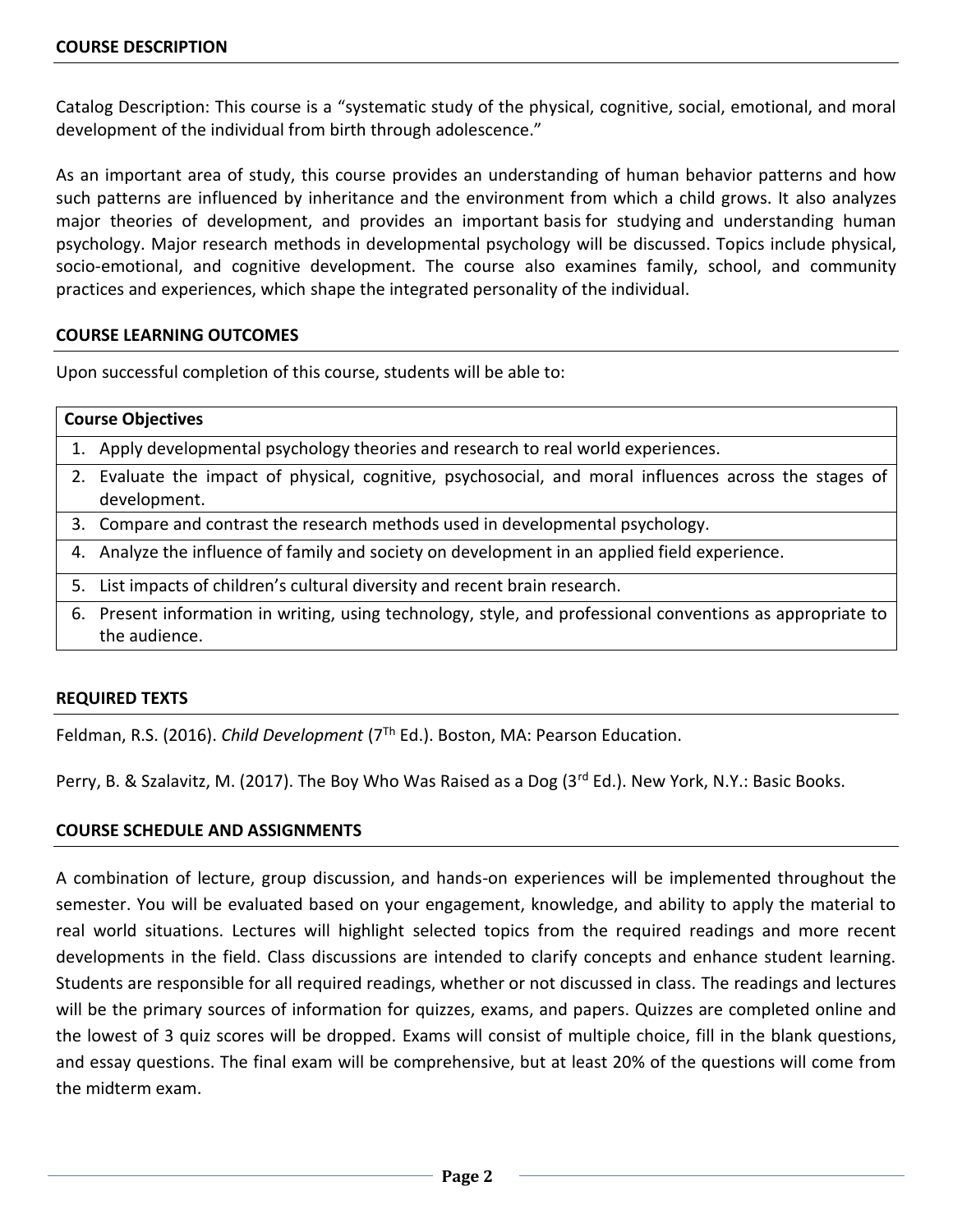*Note: The syllabus is not a contract. The professor reserves the right to modify the syllabus to accomplish the learning objectives of the course.* 

| Week                    | <b>Lecture Topics</b>                                                                                                                                                 | <b>Required Readings Before Class</b>                                                                                                                    | <b>Activities</b><br>Learning<br>and<br><b>Assignments</b>             |
|-------------------------|-----------------------------------------------------------------------------------------------------------------------------------------------------------------------|----------------------------------------------------------------------------------------------------------------------------------------------------------|------------------------------------------------------------------------|
| 1                       | Course Introduction<br>$\bullet$<br>Course Projects<br>$\bullet$<br>Overview                                                                                          | No readings<br>$\bullet$                                                                                                                                 | <b>Class begins January 14th</b>                                       |
| $\overline{2}$          | Theory and Research<br>$\bullet$<br>in Developmental<br>Psychology<br>Family,<br>٠<br>Socioeconomic<br><b>Status and Culture</b>                                      | Feldman, R.S. (2016)<br>Chapter 1: An introduction to child<br>development<br>Chapter 2: Theoretical perspectives and<br>$\bullet$<br>research           |                                                                        |
| 3                       | Labor and Childbirth<br>$\bullet$<br>Premature and<br>$\bullet$<br><b>Postmature Babies</b><br><b>Environmental Issues</b><br>$\bullet$<br>and Heritability           | Feldman, R.S. (2016)<br>Chapter 3: The start of life: Genetics and<br>prenatal development<br>Chapter 4: Birth and the newborn infant<br>$\bullet$       | <b>Online Quiz</b><br>Worth 25 points                                  |
| 4                       | Infant Cognition,<br>$\bullet$<br>Memory and Circular<br>Reactions<br>Object Concepts,<br>$\bullet$<br>Categories, and<br>Reasoning<br>Smiling and<br>٠<br>Attachment | Feldman, R.S. (2016)<br>Chapter 5: Physical development in infancy<br>$\bullet$<br>Chapter 6: Cognitive development in<br>$\bullet$<br>infancy           | Spiritual Renewal Week                                                 |
| 5                       | Language<br>$\bullet$<br>Development<br>Memory, Reasoning,<br>$\bullet$<br><b>Number Concepts</b><br>and Conservation                                                 | Feldman, R.S. (2016)<br>Chapter 8: Physical development in<br>preschoolers<br>Chapter 9: Cognitive development in the<br>$\bullet$<br>preschool years    | <b>Online Quiz</b><br>Worth 25 points                                  |
| 6                       | Behavior and Play<br>$\bullet$<br>Egocentrism<br>Social Development<br>$\bullet$<br>and Aggression                                                                    | Feldman, R.S. (2016)<br>Chapter 10: Social and personality<br>$\bullet$<br>development in the preschool years                                            |                                                                        |
| $\overline{\mathbf{z}}$ | Intelligence and<br>$\bullet$<br>Memory<br>Cognition,<br>$\bullet$<br>Conservation, and<br>Classification                                                             | Feldman, R.S. (2016)<br>Chapter 11: Physical development in<br>middle childhood<br>Chapter 12: Cognitive development in<br>$\bullet$<br>middle childhood |                                                                        |
| 8                       | <b>Peer Relations</b><br>$\bullet$<br>Self and Gender<br>Mid-Semester review<br>$\bullet$                                                                             | Feldman, R.S. (2016)<br>Chapter 13: Social and personality<br>development in middle childhood                                                            | <b>Midterm Exam March 5th</b><br>(covers weeks 2-8)<br>Worth 80 points |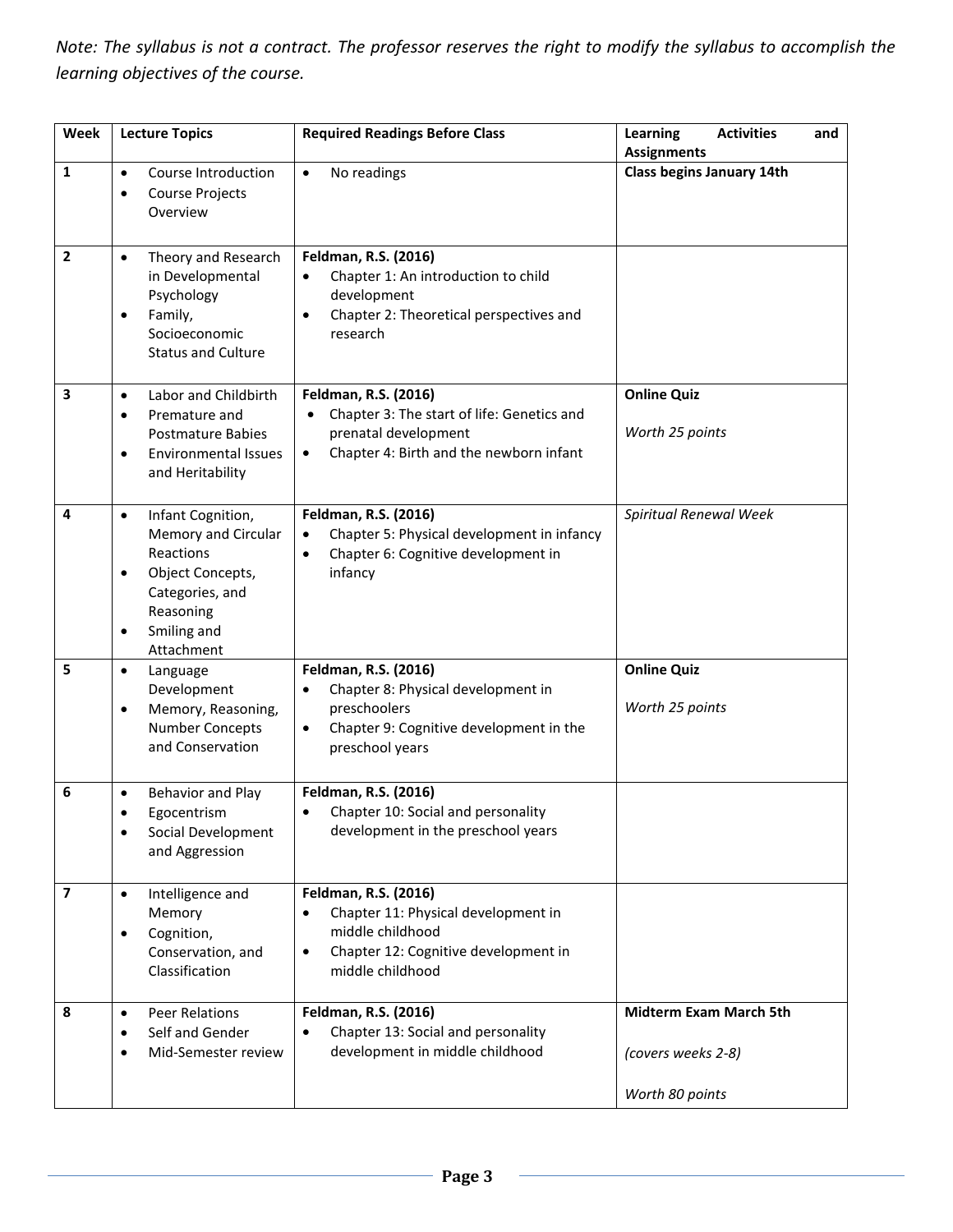|                                                              | Spring Break March 9 <sup>th</sup> - 13 <sup>th</sup> (No Classes)                                                                     |                                                                                                                                                                           |                                                                                                  |  |
|--------------------------------------------------------------|----------------------------------------------------------------------------------------------------------------------------------------|---------------------------------------------------------------------------------------------------------------------------------------------------------------------------|--------------------------------------------------------------------------------------------------|--|
| 9                                                            | Puberty<br>$\bullet$<br>Developmental<br>$\bullet$<br>Psychopathology                                                                  | Feldman, R.S. (2016)<br>Chapter 14: Physical development in<br>adolescence                                                                                                | <b>Mid-Semester Grades</b><br><b>Distributed</b>                                                 |  |
| 10                                                           | <b>Formal Operations</b><br>$\bullet$<br>and Egocentrism<br><b>Moral Reasoning</b><br>$\bullet$                                        | Feldman, R.S. (2016)<br>Chapter 15: Cognitive development in<br>$\bullet$<br>adolescence<br>Chapter 16: Social and personality<br>$\bullet$<br>development in adolescence | <b>Online Quiz</b><br>Worth 25 points                                                            |  |
| 11                                                           | Child Abuse<br>$\bullet$<br>Adverse Childhood<br>$\bullet$<br>Experiences (ACEs)                                                       | Perry, B.D. & Szalavitz, M. (2017)<br>Chapter 1: Tina's world<br>$\bullet$<br>Chapter 2: For your own good<br>$\bullet$                                                   |                                                                                                  |  |
| 12                                                           | Ethnocentrism<br>$\bullet$<br><b>Family Strengths</b><br>$\bullet$<br>Environmental<br>$\bullet$<br>Stressors and<br>Resources         | Perry, B.D. & Szalavitz, M. (2017)<br>Chapter 3: Stairway to heaven<br>Chapter 5: The coldest heart<br>$\bullet$                                                          | No class Tuesday, April 9th                                                                      |  |
| 13                                                           | <b>Systems Theory</b><br>$\bullet$<br>Approaches<br><b>Holding Therapy</b><br>$\bullet$<br>Research                                    | Perry, B.D. & Szalavitz, M. (2017)<br>Chapter 6: The boy who was raised as a dog<br>$\bullet$<br>Chapter 7: Satanic panic<br>$\bullet$                                    | <b>Written Assignment: Field</b><br><b>Experience Paper</b><br>Due April 16th<br>Worth 80 points |  |
| 14                                                           | Interviewing Children<br>$\bullet$<br>and Youth<br>Recidivism<br>$\bullet$<br>Recording and<br>$\bullet$<br>Summarizing<br>Information | Perry, B.D. & Szalavitz, M. (2017)<br>Chapter 11: Healing communities<br>$\bullet$<br>Chapter 12: A picture, not a label<br>$\bullet$                                     |                                                                                                  |  |
| 15                                                           | <b>Cumulative Course</b><br>$\bullet$<br>Reflection                                                                                    | <b>No readings</b>                                                                                                                                                        |                                                                                                  |  |
| Final Exam: Thursday, May 7 <sup>th</sup> , 1:30pm, Room 201 |                                                                                                                                        |                                                                                                                                                                           |                                                                                                  |  |
| (covers weeks $2 - 15$ )                                     |                                                                                                                                        |                                                                                                                                                                           |                                                                                                  |  |
| Worth 100 points                                             |                                                                                                                                        |                                                                                                                                                                           |                                                                                                  |  |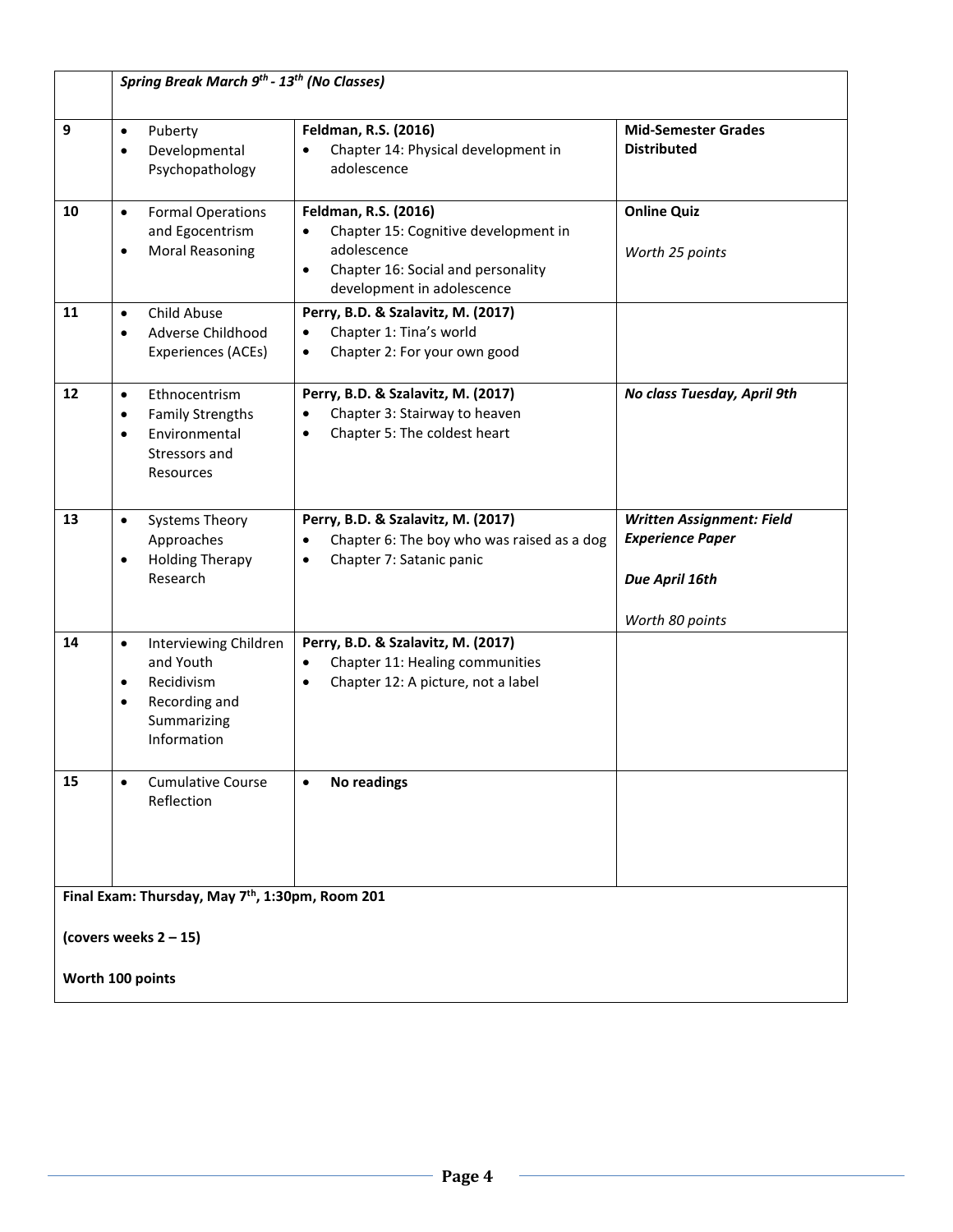| A     | $100 - 93$   |
|-------|--------------|
| А-    | $92 - 90$    |
| B+    | $89 - 88$    |
| В     | $87 - 83$    |
| В-    | $82 - 80$    |
| $C+$  | $79 - 78$    |
| C     | $77 - 73$    |
| $C -$ | $72 - 70$    |
| D+    | $69 - 68$    |
| D     | $67 - 63$    |
| D-    | $62 - 60$    |
| F     | 59 and below |

*Grading Scale Grading Requirements*

| <b>Online Quizzes</b> | 50  |
|-----------------------|-----|
| Written Assignment    | 80  |
| Midterm Exam          | 80  |
| Final Exam            | 100 |
| Total:                | 310 |

| Quizzes            | 15%  |
|--------------------|------|
| Written Assignment | 20%  |
| Midterm Exam       | 20%  |
| Final Exam         | 25%  |
| Attendance         | 20%  |
| Total:             | 100% |

#### **WRITTEN ASSIGNMENT**

There is one written assignment worth 80 points. Write 7-8 pages in Word format. Include introductory and concluding paragraphs, a title page, and a references page. Place the title, paper topic, and your name on the top of the first page. Use 8  $\frac{1}{2}$  by 11 paper, typewritten, on one side only. Use double spacing and one-inch margins. Write the paper as if a friend or relative that knew nothing about psychology were to read it. Apply APA standards to citation of sources. **Submit your paper in class on the due date**. The grading rubric will be provided and reviewed in lecture material.

## **Written Assignment: Field Experience Research Paper – Due April 16, 2020:**

#### **Instructions:**

Find a particular topic related to child development and write a Field Experience Research paper. You may use up to two web references, and must have at least three references from a respected, peer-reviewed journal (for example Adolescence, Child Development, Child Welfare, Crime and Delinquency, Developmental Psychology, Early Child Research Quarterly, Families in Society, International Journal of Aging and Human Development, Journal of Experimental Child Psychology, Merrill - Palmer Quarterly, or Youth and Society, etc.).

Analyze field experience interviews, compare and contrast your findings, and describe the insights and conclusions you have gained based on the review of literature noted above.

## **Field Experience Instructions: (choose one field experience related to your topic)**

*A. Child Essay (field experience)*: Follow a child between the ages of 2-10 years old for a minimum of 2 hours. Make observations, relate your observations to the theories of child development (e.g. cognitive, moral, language, physical development, etc.), and predict how the child will develop next. If your child is old enough, try the conservation experiments Piaget describes. If you don't have access to a child, you can go to the Early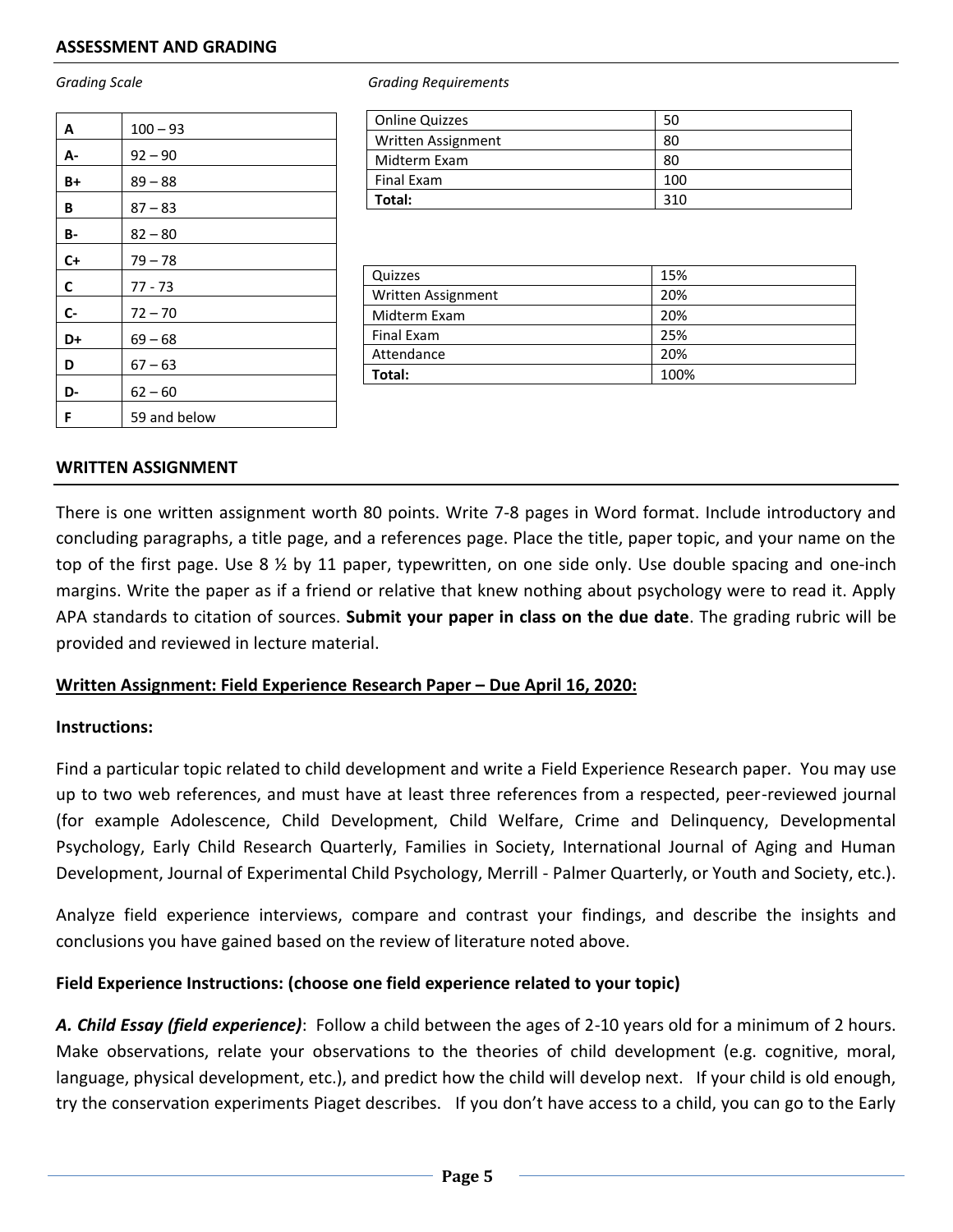Childhood Learning Center and observe the children there. Plan to observe for a minimum of 3 hours to find examples of child development.

*B. Child Essay (field experience)*: Follow a child between the ages of 2-16 years old who has a special situation (disease, disability, etc.) Introduce the type of disability the child has and a brief overview of it. Then describe specific ways that the child copes and deals with the disability. What impacts are there on the family? What does the child need to best develop from this point forward?

*C. Toddler Language Development (field experience)*: Obtain permission to interact with a child between 1-2 years old. Have the following objects with you: teddy bear, small block, small toy dog, small toy truck, toy baby bottle. Initiate language production using the activities listed below, followed by the corresponding question for the child:

- Make the dog jump on the car. Ask, "What happened?" Record child's response.
- Make the car push the block. Ask, "What happened?" Record child's response.
- Put the car on the block. Ask, "What happened?" Record child's response.
- Make the teddy bear hug the child. Ask, "What happened?" Record child's response.
- Pretend to give the bear the bottle. Ask, "What happened?" Record child's response.

Go through the motions as indicated, and ask the child what happened. When the dog jumps on the car, the child might say "Doggie jump car." Record the child's response. The child may then say something like "want doggie" and reach for it. Record this also. You may want to add explanatory comments to recall what was happening when the child spoke. On a separate sheet of paper, categorize and label the child's comments and words. "Doggie jump car" would be an example of telegraphic speech using an action word and nominals. "Want doggie" indicates a social aspect of language, is telegraphic, and uses a nominal and personal-social word. Summarize your findings and what you learned in your paper and include the child's responses.

*D. Facility Observation (field experience):* Call a daycare or nursery and obtain permission to visit and observe their setting (perhaps at your church or in the community). Describe what you find. Does the setting have any philosophical basis? How do they create opportunities for child development physically, cognitively, emotionally, etc.? In what ways are they particularly successful? What are the challenges they face? What are some ways they can improve? Come up with your own questions as well.

*E. Overextensions and More (field experience):* Interview three parents of 2 to 3-year olds about their child's use of overextensions, underextensions, coining, holophrases, etc. Make note of which type occurs more frequently, or more frequently compared to others. Further, ask these parents about the types of first-word combinations their child is using (or used). (At the beginning of your interview, you may want to first define these terms. Refer to the chapter on language development). In your paper describe the results of each child individually and then provide a conclusion to the overall experience.

*F. Infant Crying and Sleeping (field experience):* Interview three parents and ask them how they respond to infant crying. Use the following questions:

- Can you describe how you distinguished your infant's different cries? (hunger, anger, pain, attention, etc.).
- How do you respond to each of these cries?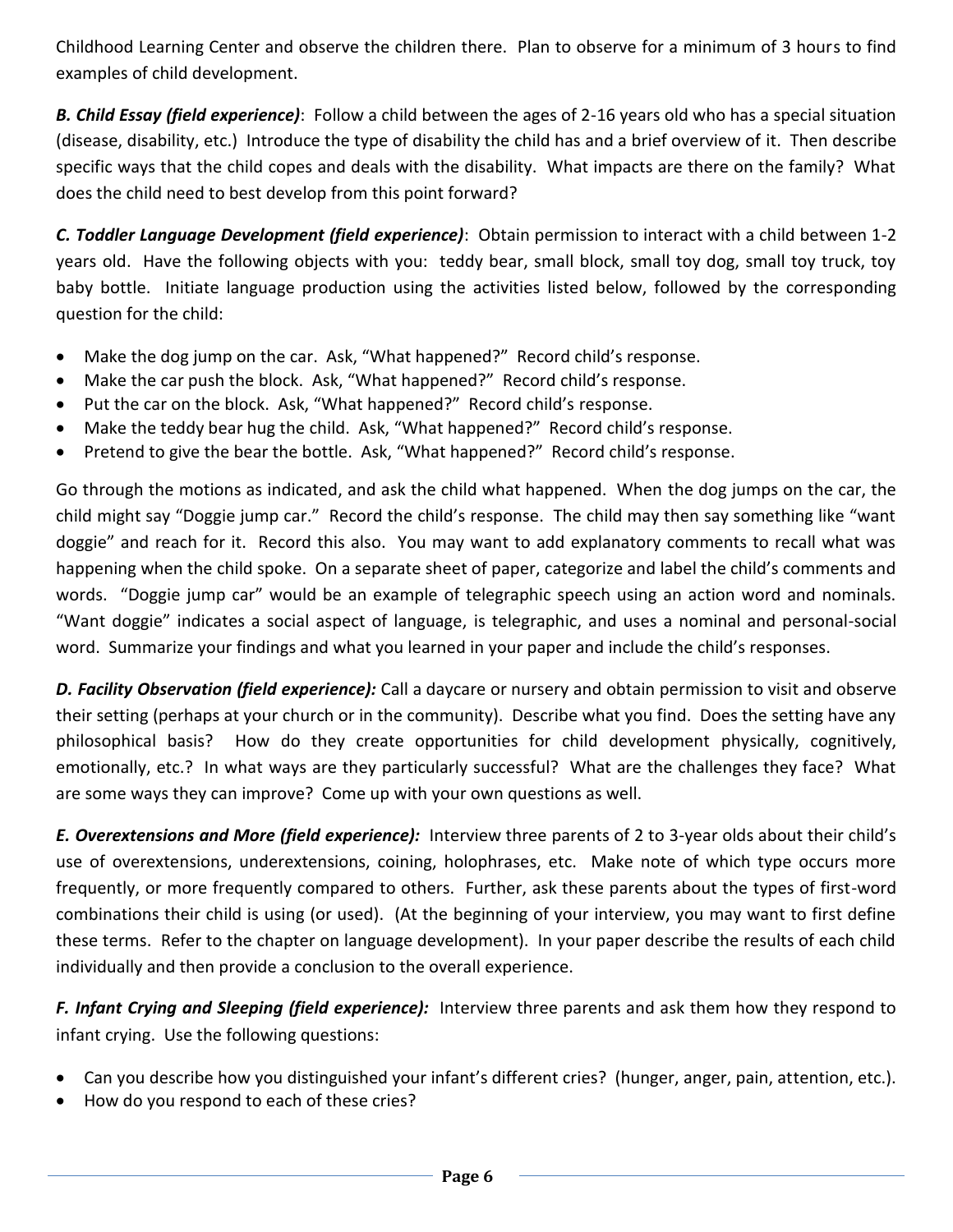- Do you think responding to crying is important for attachment and trust, or do you think it reinforces the crying and increases its frequency?
- Do you have any other comments on crying?

Next interview these parents about sleep strategies they implement with their infant. Use the following questions:

- How do you know that your infant is sleepy?
- What do you do to help get your infant to sleep?
- Did you try to put your infant on a sleeping schedule or did you let your infant choose the schedule? If so, how did you go about implementing the schedule?
- Do you have any other comments on your infant's sleeping schedule? Please do not just give the parent's responses.

*G. Adolescent In-depth Interview (field experience):* Interview an adolescent between the ages of 12-17. You can follow your own format but generally inquire about their lives in the areas of family, dating, future careers, spirituality, their perceived strengths and weaknesses, etc. Try to find areas in their lives that are going well, and areas where they feel they are struggling. What theories from our class are demonstrated in the life of this adolescent? It might be best to have a long conversation with them, and then write the paper rather than think of it as question and answer interview.

*H. Arcade Games (field experience):* Visit a video game arcade. Survey the games, noting the names of the games and their "types" (sports, battle, crime, puzzle, etc.). How many of each type are there? Play or observe someone on at least two different games. Choose games that would be interesting for 6th grade and up. Answer the following questions:

- What is the game theme? What must a player do to win?
- What type of action occurs? Are the graphics good?
- How are males and females portrayed?
- What roles do they play?
- Do you see stereotyping?
- How does the game affect the mood and attitude of the players?

Observe the player's reactions and interactions with the game and game equipment. If the opportunity arises, ask the players why they like the game they are playing. What is your opinion of the game? If you were the parent of an 8-14 year-old who wanted to play arcade games often what would be your reaction? What other insights can you share?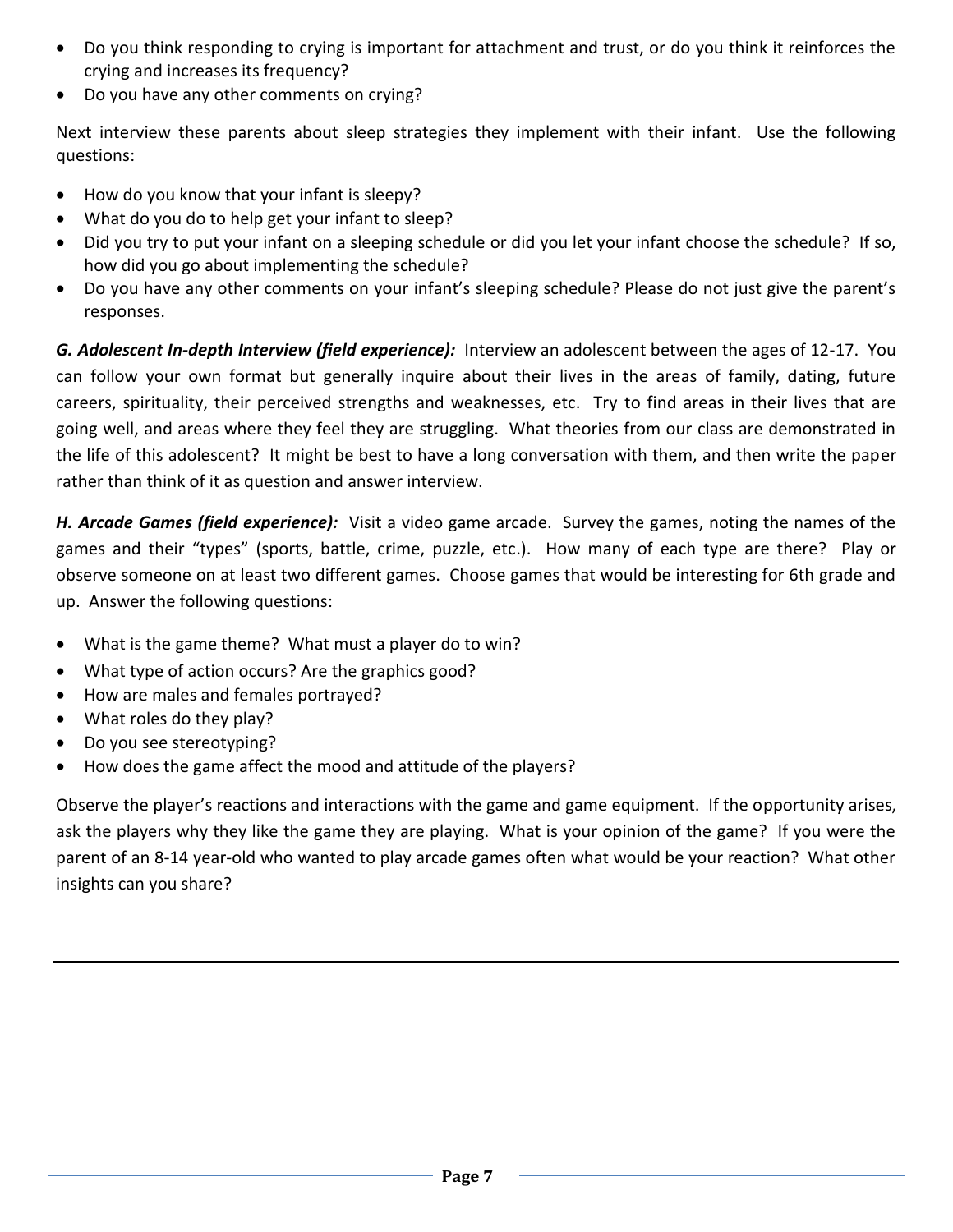## **ACADEMIC INTEGRITY AND BEHAVIORAL EXPECTATIONS**

This class will be conducted in accordance with the college student code of conduct and basic standards of academic honesty. It goes without saying that any forms of cheating, plagiarism, or other forms of academic dishonesty are not acceptable and will severely impact your grade and any future letters of recommendation. Is it really worth it? Part of my job is to help create a positive learning community. If you repeatedly have a negative impact on that community, I reserve the right to lower your final grade by one letter grade. Ultimately, everyone has to choose whether they will contribute or break down community, and I invite you to be a contributor.

Attendance is a critical component of this course. Much of the learning comes from class discussion and material not covered in the book. That is why the PLNU attendance policy will be closely followed. Please note that only Provost approved, university-sponsored activities are excused and personal reasons such as illness or family events are not.

Of course, we all have personal reasons why missing class might be necessary, and so each student receives four personal absences. At the end of the semester, each unused absence will be converted into an extra credit point (yes, you can get four extra credit points simply by attending class each day.) Each unexcused absence or tardy beyond three will be minus three points. If absences are excessive, the student may be dropped from the class.

I strongly recommend not using laptops in class. The reasons are three-fold: 1. It is hard to not check other things, which impairs your learning. You most likely are not aware of the impairment, but the research is quite clear. <https://www.tandfonline.com/doi/full/10.1080/01443410.2018.1489046>

2. Even if it doesn't impair your learning, it impairs others learning. <http://www.sciencedirect.com/science/article/pii/S0360131512002254>

3. You write more but learn less. Writing your notes creates synthesis which increases your learning. [http://pss.sagepub.com/content/early/2014/04/22/0956797614524581.abstrac t](http://pss.sagepub.com/content/early/2014/04/22/0956797614524581.abstrac%20t) [http://chronicle.com/blogs/linguafranca/2014/08/25/why-im-asking-you-not-touse](http://chronicle.com/blogs/linguafranca/2014/08/25/why-im-asking-you-not-touse-laptops/?cid=at&utm_source=at&utm_medium=en%20)[laptops/?cid=at&utm\\_source=at&utm\\_medium=en](http://chronicle.com/blogs/linguafranca/2014/08/25/why-im-asking-you-not-touse-laptops/?cid=at&utm_source=at&utm_medium=en%20)

Summary of APA Writing Style. A summary of the Publication Manual of the American Psychological Association (5th edition).<http://www.uwsp.edu/psych/apa4b.htm>

## **INCOMPLETES AND LATE ASSIGNMENTS**

All assignments are to be submitted/turned in by the beginning of the class session when they are due including assignments posted in Canvas. Papers will lose 10% for each week they are late. No papers will be accepted after the last day of instruction (i.e. nothing is accepted in finals week). Incompletes will only be assigned in extremely unusual circumstances.

## **FINAL EXAMINATION POLICY**

Successful completion of this class requires taking the final examination **on its scheduled day**. The final examination schedule is posted on the [Class Schedules](http://www.pointloma.edu/experience/academics/class-schedules) site. No requests for early examinations or alternative days will be approved.